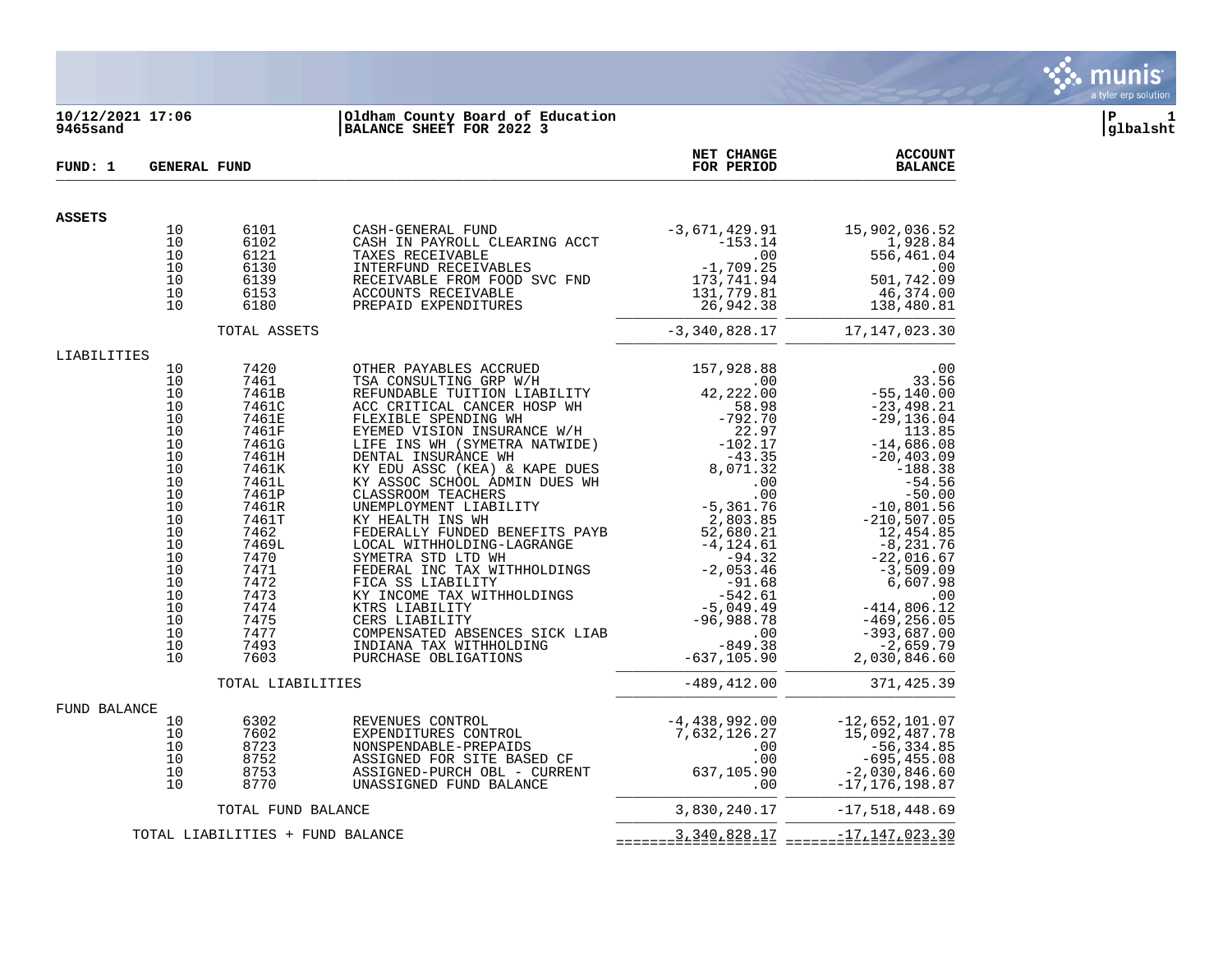

# **10/12/2021 17:06 |Oldham County Board of Education |P 2 9465sand |BALANCE SHEET FOR 2022 3 |glbalsht**

| FUND: 2             |                      | SPECIAL REVENUE                  |                                                                                                           | <b>NET CHANGE</b><br>FOR PERIOD                   | <b>ACCOUNT</b><br><b>BALANCE</b>                 |
|---------------------|----------------------|----------------------------------|-----------------------------------------------------------------------------------------------------------|---------------------------------------------------|--------------------------------------------------|
| <b>ASSETS</b>       |                      |                                  |                                                                                                           |                                                   |                                                  |
|                     | 20<br>20<br>20<br>20 | 6101<br>6130<br>6150<br>6154     | CASH-SPECIAL REVENUE/GRANTS<br>INTERFUND RECEIVABLES<br>OTHER RECEIVABLES<br>Intergovrnmntl Recvble-State | $-92,501.52$<br>1,494.10<br>.00<br>.00            | $-369,716.83$<br>.00<br>1,000.00<br>$-1,000.00$  |
| TOTAL ASSETS        |                      |                                  |                                                                                                           | $-91,007.42$                                      | $-369,716.83$                                    |
| LIABILITIES         | 20<br>20<br>20       | 7421<br>7481<br>7603             | ACCOUNTS PAYABLE<br>ADVANCES FROM GRANTORS/OTHERS<br>PURCHASE OBLIGATIONS                                 | 22, 155. 72<br>.00<br>43,884.92                   | .00<br>1,000.00<br>468,671.74                    |
|                     |                      | TOTAL LIABILITIES                |                                                                                                           | 66,040.64                                         | 469,671.74                                       |
| <b>FUND BALANCE</b> | 20<br>20<br>20       | 6302<br>7602<br>8753             | REVENUES CONTROL<br>EXPENDITURES CONTROL<br>ASSIGNED-PURCH OBL - CURRENT                                  | $-1, 287, 371.03$<br>1,356,222.73<br>$-43,884.92$ | $-2,868,184.69$<br>3,236,901.52<br>$-468,671.74$ |
|                     |                      | TOTAL FUND BALANCE               |                                                                                                           | 24,966.78                                         | $-99, 954.91$                                    |
|                     |                      | TOTAL LIABILITIES + FUND BALANCE |                                                                                                           | 91,007.42                                         | 369,716.83                                       |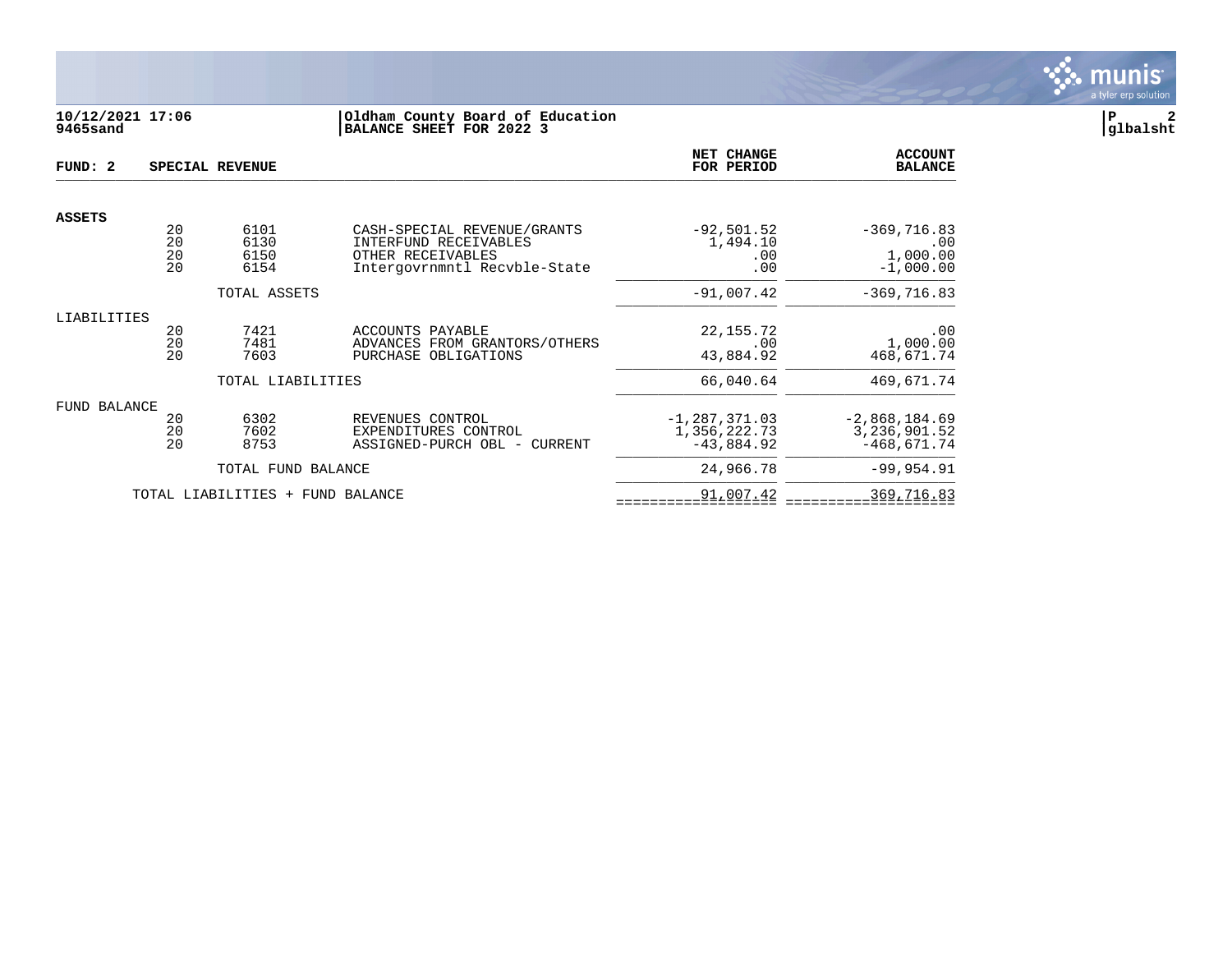

#### **10/12/2021 17:06 |Oldham County Board of Education |P 3 9465sand |BALANCE SHEET FOR 2022 3 |glbalsht**

| FUND: 21      |          | DISTRICT ACTIVITY FUND 21 AY |                                          | NET CHANGE<br>FOR PERIOD     | <b>ACCOUNT</b><br><b>BALANCE</b>    |
|---------------|----------|------------------------------|------------------------------------------|------------------------------|-------------------------------------|
| <b>ASSETS</b> | 21       | 6101                         | CASH-GENERAL FUND                        | 161,302.88                   | 999,815.17                          |
|               |          |                              |                                          |                              |                                     |
|               |          | TOTAL ASSETS                 |                                          | 161,302.88                   | 999,815.17                          |
| LIABILITIES   |          |                              |                                          |                              |                                     |
|               | 21       | 7603                         | PURCHASE OBLIGATIONS                     | $-168,059.01$                | 268,888.92                          |
|               |          | TOTAL LIABILITIES            |                                          | $-168,059.01$                | 268,888.92                          |
| FUND BALANCE  |          |                              |                                          |                              |                                     |
|               | 21<br>21 | 6302<br>7602                 | REVENUES CONTROL<br>EXPENDITURES CONTROL | $-482, 308.09$<br>321,005.21 | $-3, 216, 600.93$<br>2, 215, 195.90 |
|               | 21       | 8737                         | RESTRICTED OTHER                         | .00                          | 1,589.86                            |
|               | 21       | 8753                         | ASSIGNED-PURCH OBL - CURRENT             | 168,059.01                   | $-268,888.92$                       |
|               |          | TOTAL FUND BALANCE           |                                          | 6,756.13                     | $-1, 268, 704.09$                   |
|               |          | TOTAL LIABILITIES<br>$+$     | FUND BALANCE                             | $-161, 302.88$               | $-999, 815.17$                      |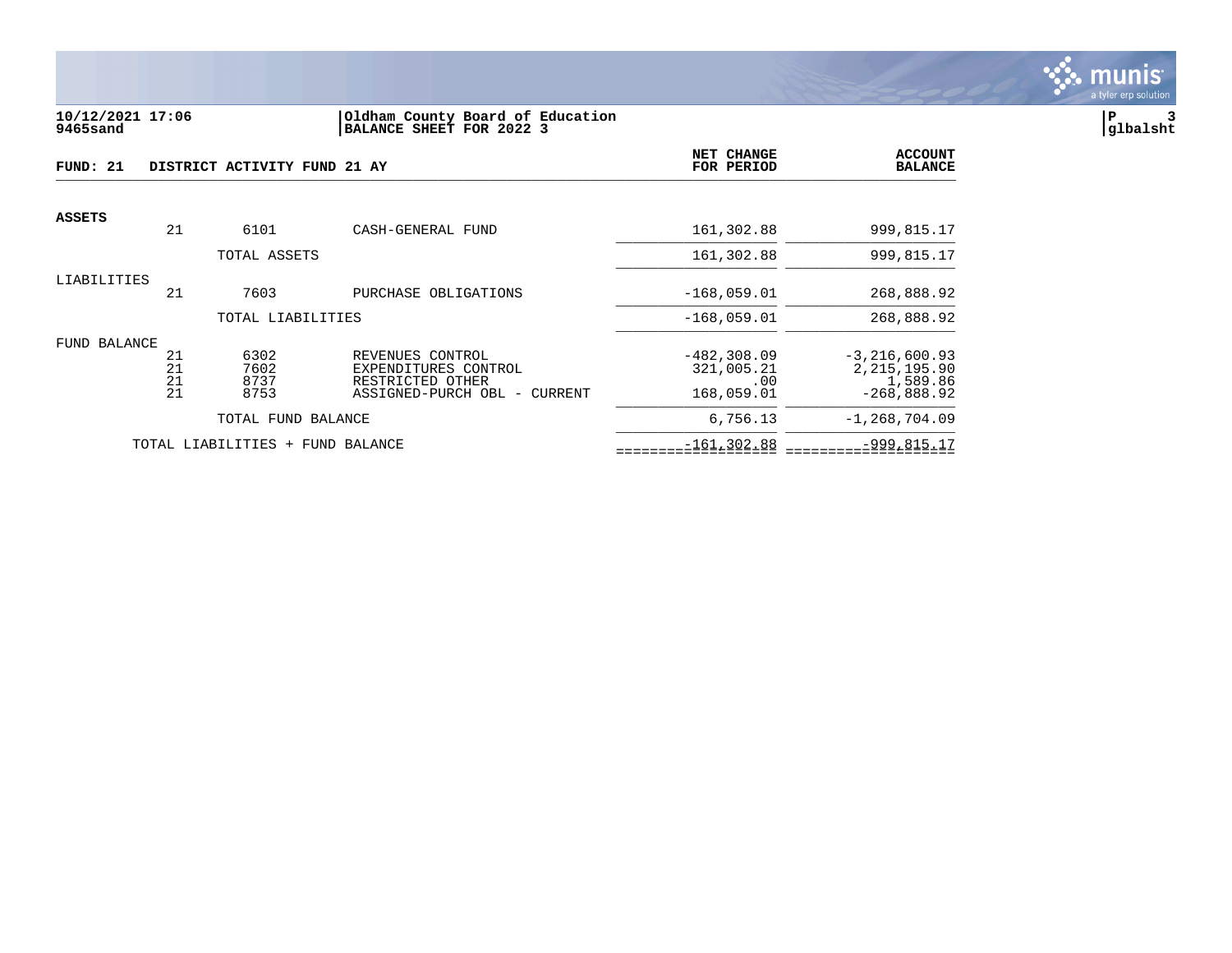

#### **10/12/2021 17:06 |Oldham County Board of Education |P 4 9465sand |BALANCE SHEET FOR 2022 3 |glbalsht**

| FUND: 22      |          | DISTRICT ACTIVITY FUND 22 MY |                                          | <b>NET CHANGE</b><br>FOR PERIOD | <b>ACCOUNT</b><br><b>BALANCE</b> |
|---------------|----------|------------------------------|------------------------------------------|---------------------------------|----------------------------------|
| <b>ASSETS</b> |          |                              |                                          |                                 |                                  |
|               | 22       | 6101                         | CASH-DISTRICT ACTIVITY                   | 14,528.19                       | 2,053,234.86                     |
|               |          | TOTAL ASSETS                 |                                          | 14,528.19                       | 2,053,234.86                     |
| LIABILITIES   |          |                              |                                          |                                 |                                  |
|               | 22       | 7603                         | PURCHASE OBLIGATIONS                     | $-2,386.30$                     | 14, 155. 45                      |
|               |          | TOTAL LIABILITIES            |                                          | $-2,386.30$                     | 14, 155. 45                      |
| FUND BALANCE  |          |                              |                                          |                                 |                                  |
|               | 22<br>22 | 6302<br>7602                 | REVENUES CONTROL<br>EXPENDITURES CONTROL | $-93, 303, 90$<br>78,775.71     | $-185, 874.50$<br>173,444.33     |
|               | 22       | 8737                         | RESTRICTED - OTHER                       | .00                             | $-2,040,804.69$                  |
|               | 22       | 8753                         | ASSIGNED-PURCH OBL - CURRENT             | 2,386.30                        | $-14.155.45$                     |
|               |          | TOTAL FUND BALANCE           |                                          | $-12, 141.89$                   | $-2,067,390.31$                  |
|               |          | TOTAL LIABILITIES            | + FUND BALANCE                           | $-14,528.19$                    | $-2,053,234.86$                  |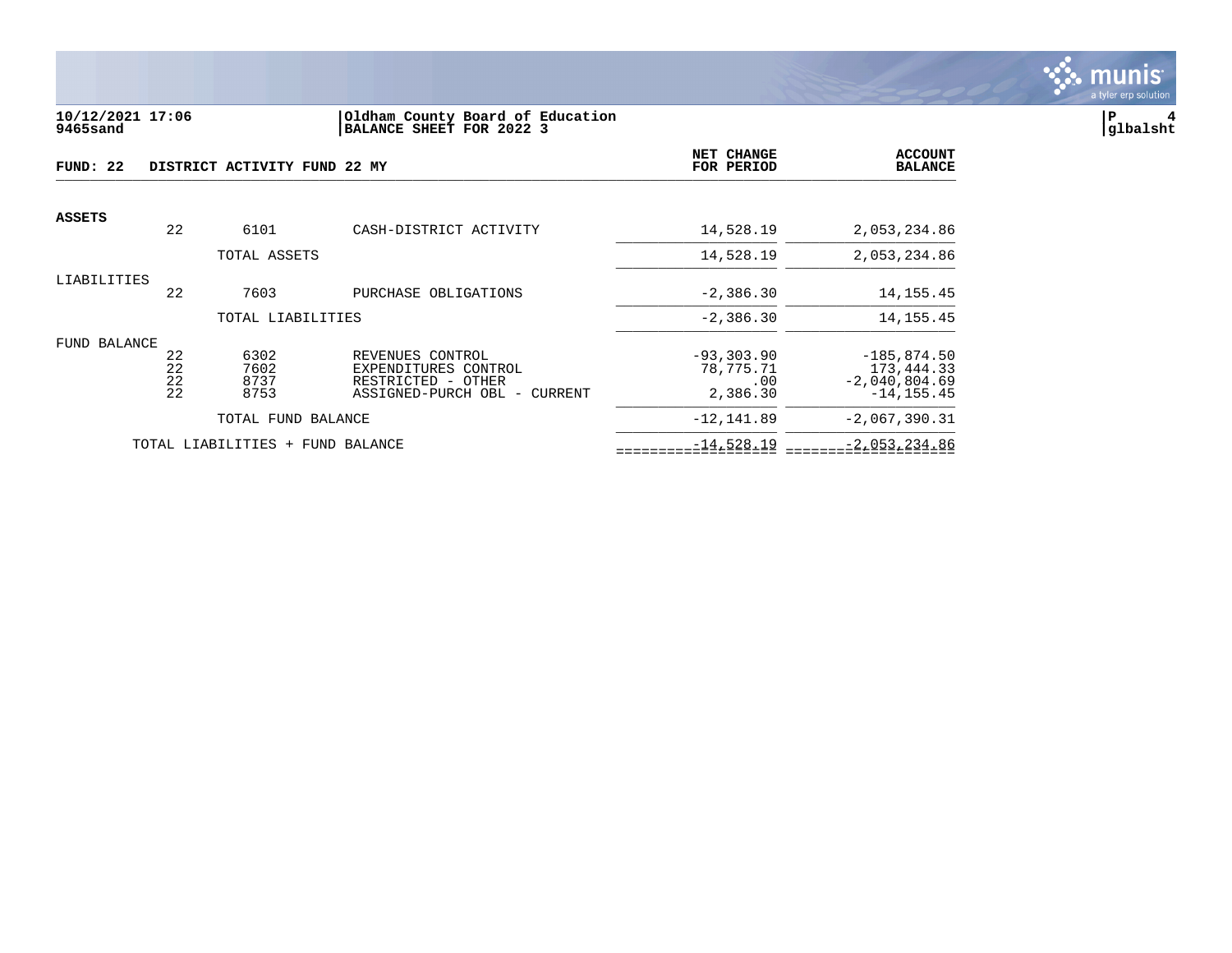

#### **10/12/2021 17:06 |Oldham County Board of Education |P 5 9465sand |BALANCE SHEET FOR 2022 3 |glbalsht**

| FUND: 25      |          | SCHOOL ACTIVITY FUND 25          | NET CHANGE<br>FOR PERIOD             | <b>ACCOUNT</b><br><b>BALANCE</b> |                           |
|---------------|----------|----------------------------------|--------------------------------------|----------------------------------|---------------------------|
| <b>ASSETS</b> |          |                                  |                                      |                                  |                           |
|               | 25<br>25 | 6106<br>6153                     | CASH - OTHER<br>ACCOUNTS RECEIVABLE  | .00<br>.00                       | 1,012,617.13<br>25,554.09 |
|               |          | TOTAL ASSETS                     |                                      | .00                              | 1,038,171.22              |
| LIABILITIES   | 25       | 7420                             | OTHER PAYABLES ACCRUED               | .00                              | $-37,094.00$              |
|               |          | TOTAL LIABILITIES                |                                      | .00                              | $-37,094.00$              |
| FUND BALANCE  |          |                                  |                                      |                                  |                           |
|               | 25<br>25 | 6302<br>8737                     | REVENUES CONTROL<br>RESTRICTED OTHER | $-1,001,077.00$<br>1,001,077.00  | $-1,001,077.00$<br>$-.22$ |
|               |          | TOTAL FUND BALANCE               |                                      | .00                              | $-1,001,077.22$           |
|               |          | TOTAL LIABILITIES + FUND BALANCE |                                      | .00                              | $-1,038,171.22$           |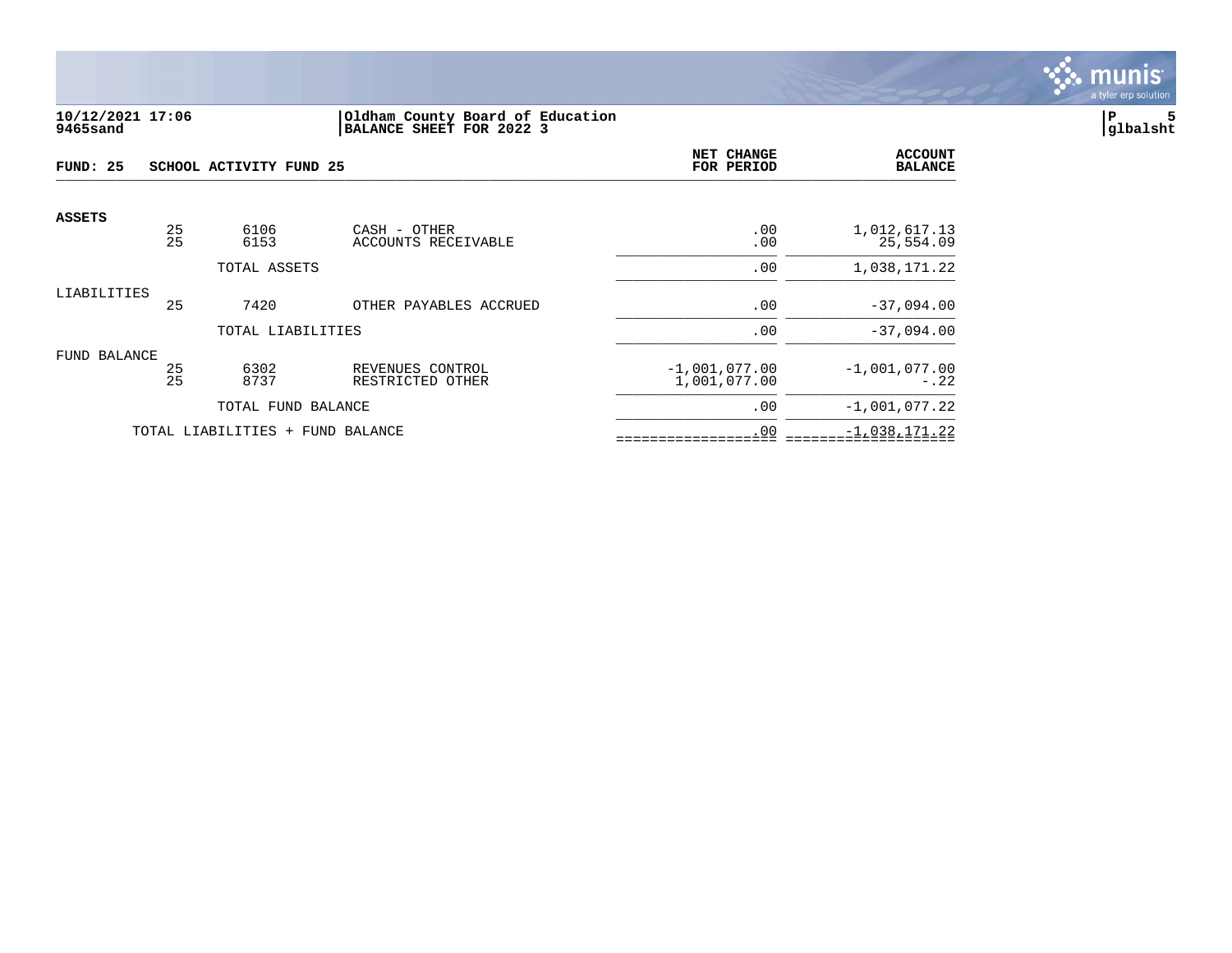

# **10/12/2021 17:06 |Oldham County Board of Education |P 6 9465sand |BALANCE SHEET FOR 2022 3 |glbalsht**

| <b>FUND: 310</b> |                | CAPITAL OUTLAY FUND              | NET CHANGE<br>FOR PERIOD                                                           | <b>ACCOUNT</b><br><b>BALANCE</b> |                                                       |
|------------------|----------------|----------------------------------|------------------------------------------------------------------------------------|----------------------------------|-------------------------------------------------------|
| <b>ASSETS</b>    | 31             | 6101                             | CASH-CAPITAL OUTLAY                                                                | .00                              | 4,802,320.87                                          |
|                  |                | TOTAL ASSETS                     |                                                                                    | .00                              | 4,802,320.87                                          |
| FUND BALANCE     | 31<br>31<br>31 | 6302<br>8734<br>8738             | REVENUES CONTROL<br>RESTRICTED-SFCC ESCROW-PRIOR<br>RESTRICTED SFCC ESCROW CURRENT | .00<br>.00<br>.00                | $-601,762.00$<br>$-2, 344, 323.00$<br>$-1,856,235.87$ |
|                  |                | TOTAL FUND BALANCE               |                                                                                    | .00                              | $-4,802,320.87$                                       |
|                  |                | TOTAL LIABILITIES + FUND BALANCE |                                                                                    | .00                              | $-4,802,320.87$                                       |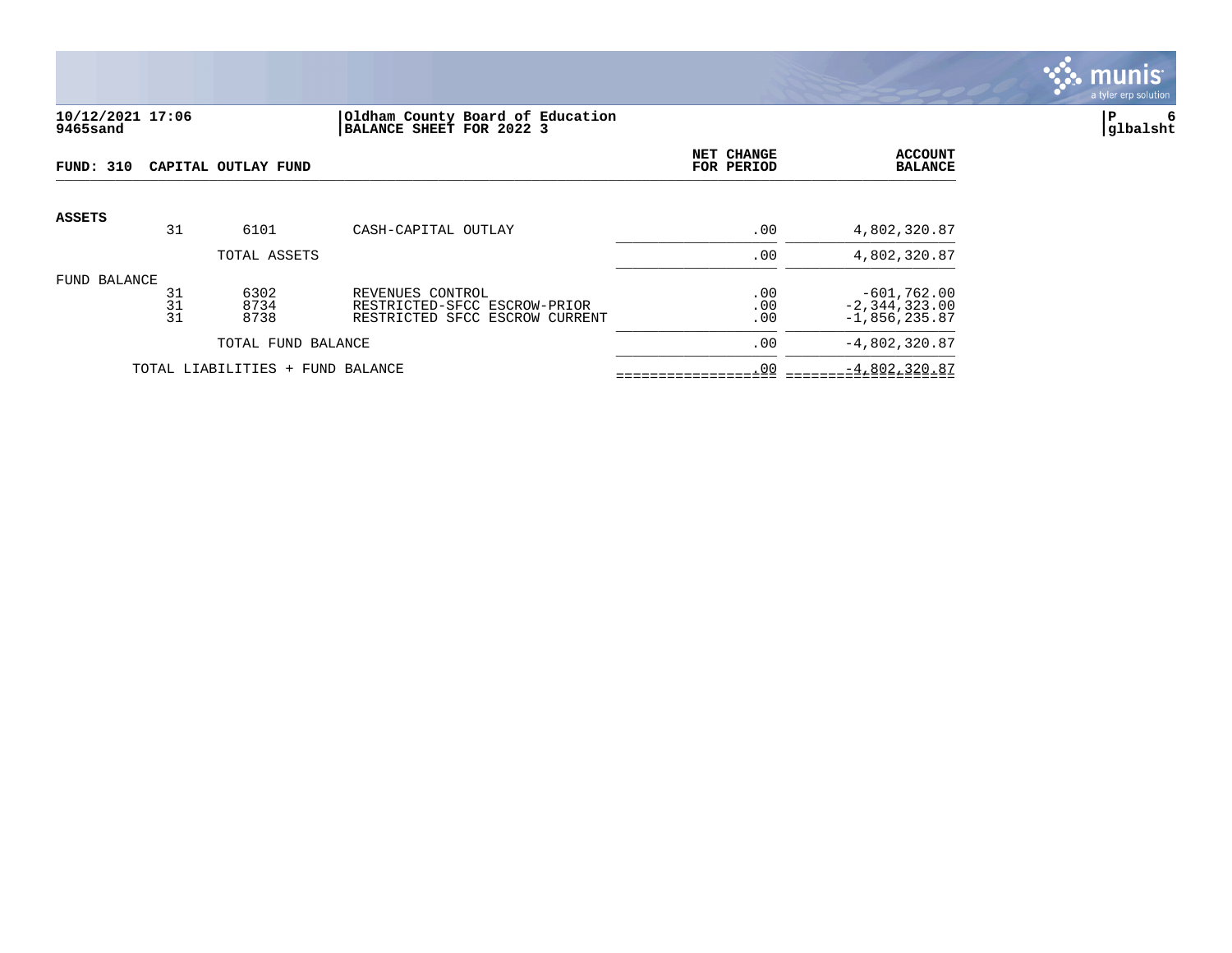

# **10/12/2021 17:06 |Oldham County Board of Education |P 7 9465sand |BALANCE SHEET FOR 2022 3 |glbalsht**

| FUND: 320    |                            | BLDING FUND (5CNT LEVY-DT SVC)       | NET CHANGE<br>FOR PERIOD                                                                                                                    | <b>ACCOUNT</b><br><b>BALANCE</b>               |                                                                                     |
|--------------|----------------------------|--------------------------------------|---------------------------------------------------------------------------------------------------------------------------------------------|------------------------------------------------|-------------------------------------------------------------------------------------|
| ASSETS       | 32                         | 6101                                 | CASH-SPECIAL VOTED BLDG FUND                                                                                                                | $-897, 245.93$                                 | 6,939,178.84                                                                        |
|              |                            | TOTAL ASSETS                         |                                                                                                                                             | $-897.245.93$                                  | 6,939,178.84                                                                        |
| FUND BALANCE | 32<br>32<br>32<br>32<br>32 | 6302<br>7602<br>8734<br>8735<br>8738 | REVENUES CONTROL<br>EXPENDITURES CONTROL<br>RESTRICTED-SFCC ESCROW-PRIOR<br>RESTRICTED-FUTURE CONSTR BG-1<br>RESTRICTED SFCC ESCROW CURRENT | $-1,042.00$<br>898,287.93<br>.00<br>.00<br>.00 | $-2,537,787.00$<br>5,087,040.84<br>$-5,025,773.55$<br>212,958.58<br>$-4,675,617.71$ |
|              |                            | TOTAL FUND BALANCE                   |                                                                                                                                             | 897, 245.93                                    | $-6,939,178.84$                                                                     |
|              |                            | TOTAL LIABILITIES + FUND BALANCE     |                                                                                                                                             | 897,245.93                                     | $-6,939,178.84$                                                                     |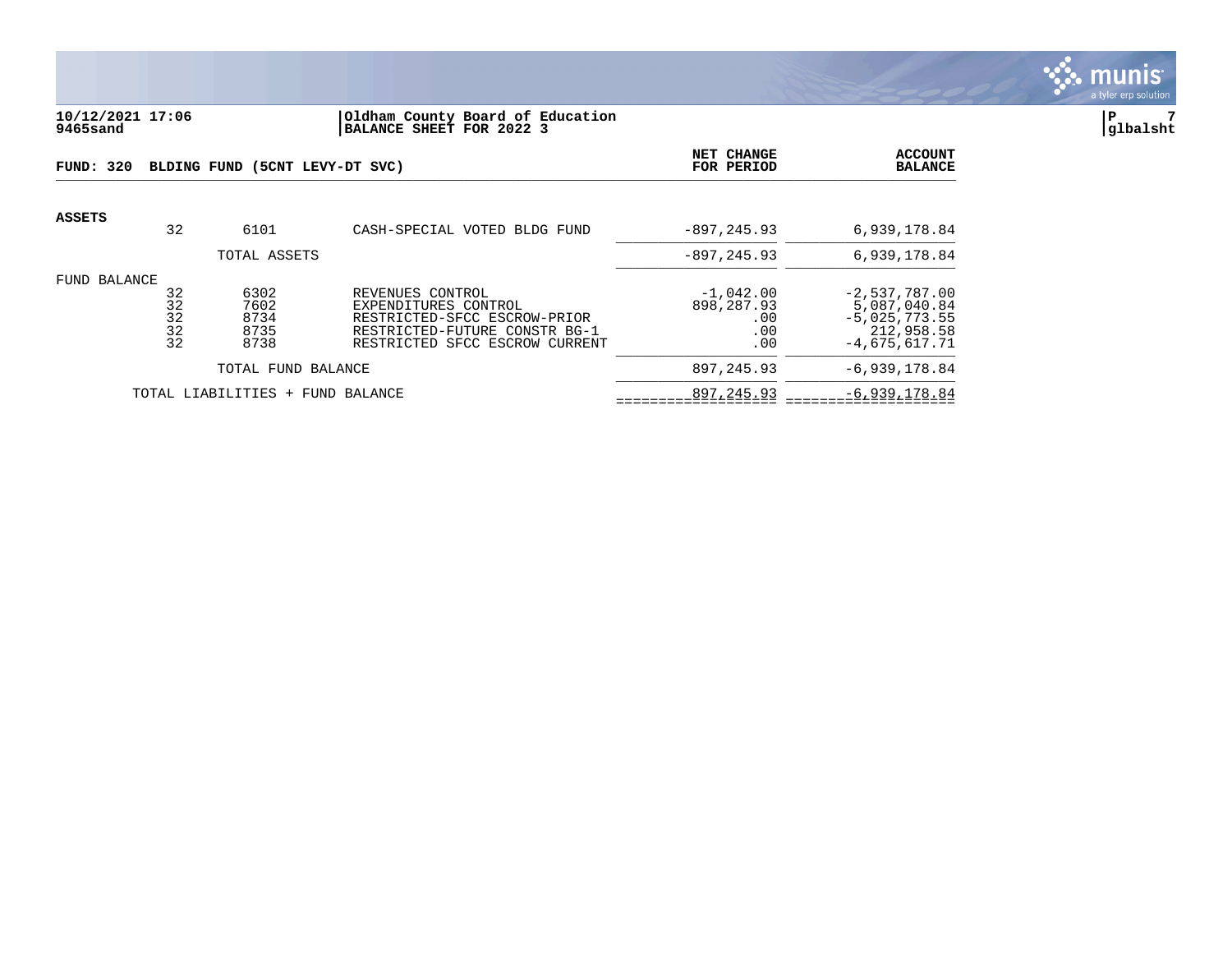

#### **10/12/2021 17:06 |Oldham County Board of Education |P 8 9465sand |BALANCE SHEET FOR 2022 3 |glbalsht**

| <b>FUND: 360</b> |                                  | <b>CONSTRUCTION FUND</b>                     | NET CHANGE<br>FOR PERIOD                                                                                                                                                | <b>ACCOUNT</b><br><b>BALANCE</b>                          |                                                                                              |
|------------------|----------------------------------|----------------------------------------------|-------------------------------------------------------------------------------------------------------------------------------------------------------------------------|-----------------------------------------------------------|----------------------------------------------------------------------------------------------|
|                  |                                  |                                              |                                                                                                                                                                         |                                                           |                                                                                              |
| <b>ASSETS</b>    | 36<br>36<br>36<br>36<br>36       | 6101<br>6101J<br>6101M<br>6101N<br>6101P     | CASH-CONSTRUCTION FUND<br>CASH-OCMS RENOV FY13<br>CASH-SOMS RENOVATION<br>CASH-NEXT GEN H.S.<br>CASH-CAMDEN ES RENOVATION                                               | $-138,738.92$<br>.00<br>.00<br>.00<br>446.92              | $-3,332,473.74$<br>99,478.08<br>738,086.90<br>1,123,685.56<br>1,623,763.13                   |
|                  |                                  | TOTAL ASSETS                                 |                                                                                                                                                                         | $-138, 292.00$                                            | 252,539.93                                                                                   |
| LIABILITIES      | 36<br>36                         | 7420<br>7603                                 | OTHER PAYABLES ACCRUED<br>PURCHASE OBLIGATIONS                                                                                                                          | .00<br>$-39, 205.93$                                      | $-159,560.19$<br>197,942.64                                                                  |
|                  |                                  | TOTAL LIABILITIES                            |                                                                                                                                                                         | $-39, 205.93$                                             | 38, 382.45                                                                                   |
| FUND BALANCE     | 36<br>36<br>36<br>36<br>36<br>36 | 6302<br>7602<br>8735<br>8753<br>8755<br>8770 | REVENUES CONTROL<br>EXPENDITURES CONTROL<br>RESTRICTED-FUTURE CONSTRUCTION<br>ASSIGNED-PURCH OBL - CURRENT<br>ASSIGNED-PURCH OBL - PRD 13/YE<br>UNASSIGNED FUND BALANCE | $-446.92$<br>138,738.92<br>.00<br>39,205.93<br>.00<br>.00 | $-2,319.56$<br>309, 363. 75<br>$-400,023.93$<br>$-197,942.64$<br>353,692.21<br>$-353,692.21$ |
|                  |                                  | TOTAL FUND BALANCE                           |                                                                                                                                                                         | 177,497.93                                                | $-290,922.38$                                                                                |
|                  |                                  | TOTAL LIABILITIES<br>$+$                     | FUND BALANCE                                                                                                                                                            | 138,292.00                                                | $-252,539.93$                                                                                |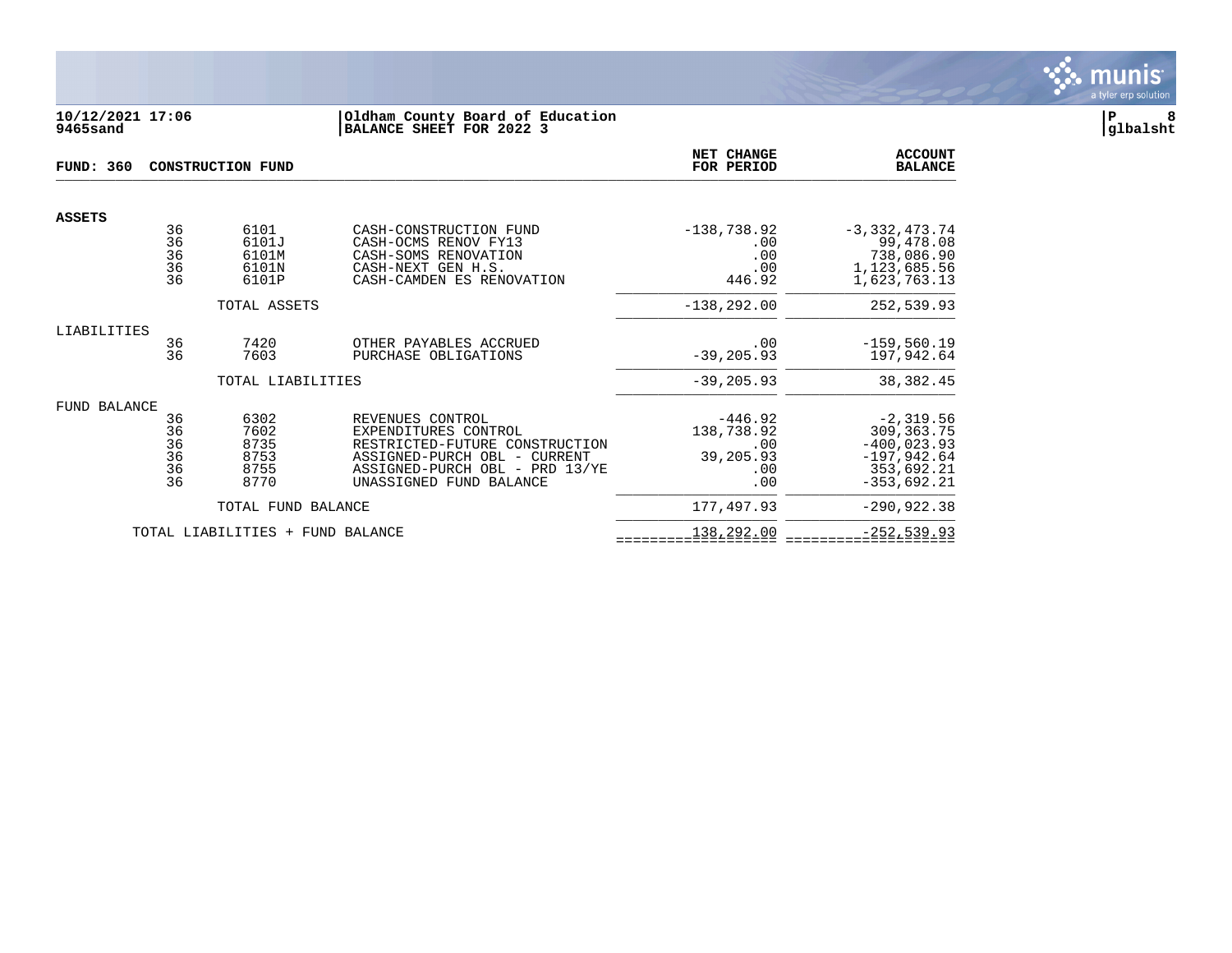

# **10/12/2021 17:06 |Oldham County Board of Education |P 9 9465sand |BALANCE SHEET FOR 2022 3 |glbalsht**

| FUND: 400                        |          | DEBT SERVICE FUND  | <b>NET CHANGE</b><br>FOR PERIOD          | <b>ACCOUNT</b><br><b>BALANCE</b> |                                 |
|----------------------------------|----------|--------------------|------------------------------------------|----------------------------------|---------------------------------|
| <b>FUND BALANCE</b>              | 40<br>40 | 6302<br>7602       | REVENUES CONTROL<br>EXPENDITURES CONTROL | $-898, 287.93$<br>898,287.93     | $-5,087,040.84$<br>5,087,040.84 |
|                                  |          | TOTAL FUND BALANCE |                                          | .00                              | .00                             |
| TOTAL LIABILITIES + FUND BALANCE |          |                    |                                          | .00                              | .00                             |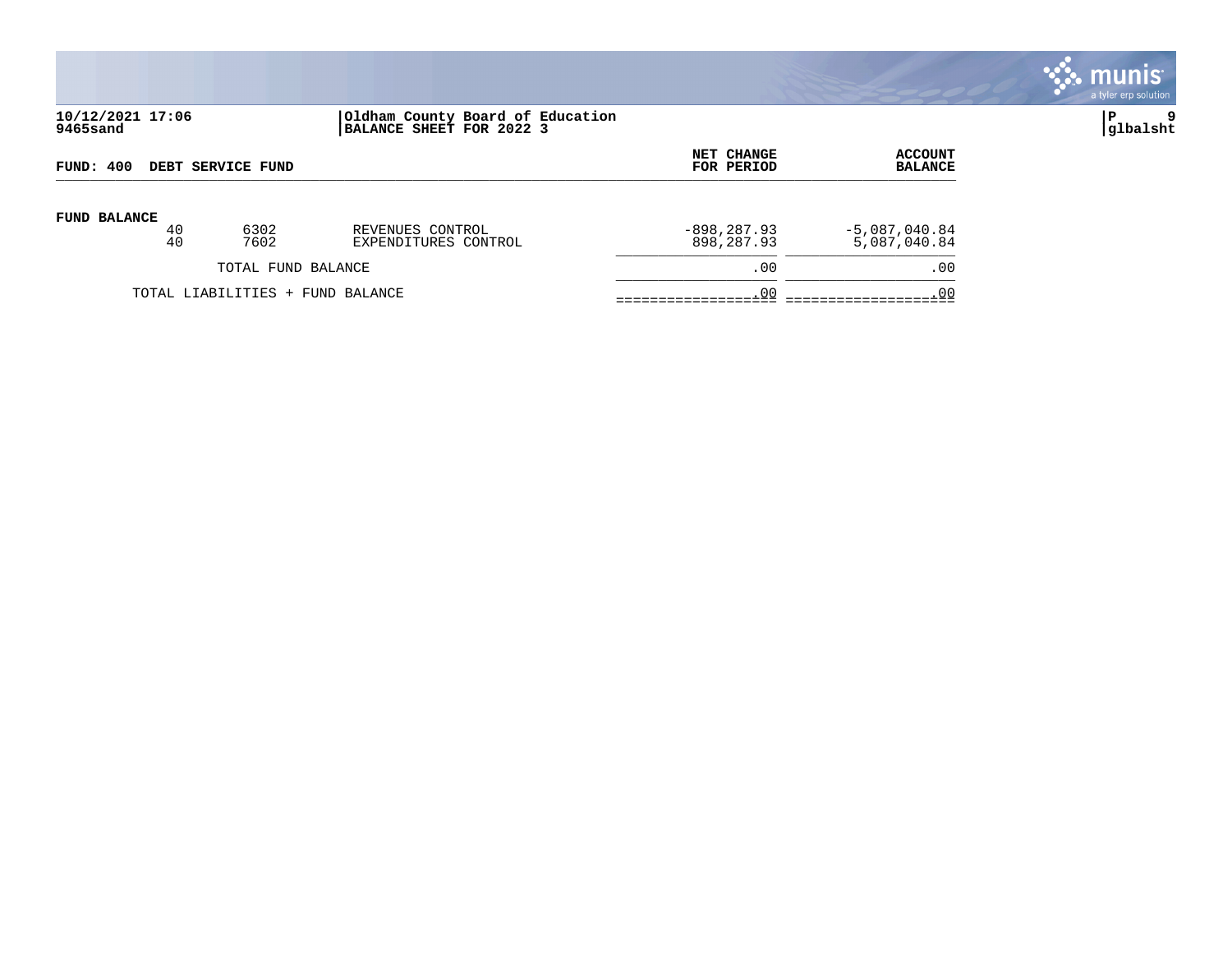

# **10/12/2021 17:06 |Oldham County Board of Education |P 10 9465sand |BALANCE SHEET FOR 2022 3 |glbalsht**

| FUND: 51            | FOOD SERVICE FUND                      |                                                         |                                                                                                                                                                                                     |                                                                                     | <b>ACCOUNT</b><br><b>BALANCE</b>                                                                    |
|---------------------|----------------------------------------|---------------------------------------------------------|-----------------------------------------------------------------------------------------------------------------------------------------------------------------------------------------------------|-------------------------------------------------------------------------------------|-----------------------------------------------------------------------------------------------------|
| <b>ASSETS</b>       |                                        |                                                         |                                                                                                                                                                                                     |                                                                                     |                                                                                                     |
|                     | 51<br>51<br>51<br>51<br>51             | 6101<br>6130<br>6171<br>64000<br>6400P                  | CASH-FOOD SERVICE<br>INTERFUND RECEIVABLES<br>INVENTORIES FOR CONSUMPTION<br>DEFRD OUTFLOWS OPEBen LIAB<br>DEFRD OUTFLOWS PENSION LIAB                                                              | 209, 332.89<br>$-173, 753.68$<br>.00<br>.00<br>.00                                  | 2, 245, 233. 75<br>$-501,742.09$<br>154,432.51<br>296,309.00<br>718,921.00                          |
|                     |                                        | TOTAL ASSETS                                            |                                                                                                                                                                                                     | 35,579.21                                                                           | 2,913,154.17                                                                                        |
| LIABILITIES         |                                        |                                                         |                                                                                                                                                                                                     |                                                                                     |                                                                                                     |
|                     | 51<br>51<br>51<br>51<br>51<br>51       | 7421<br>75410<br>7541P<br>7603<br>77000<br>7700P        | ACCOUNTS PAYABLE<br>UNFUNDED OPEBen LIABILITY<br>UNFUNDED PENSION LIABILITY<br>PURCHASE OBLIGATIONS<br>DEFERRED INFLOW OPEB LIAB<br>DEFERRED INFLOW PENSION LIAB                                    | 36,009.68<br>.00<br>.00<br>$-457.41$<br>.00<br>.00                                  | $-116,543.40$<br>$-783, 438.00$<br>$-3, 276, 764.00$<br>32,979.36<br>$-292,967.00$<br>$-153,758.00$ |
|                     |                                        | TOTAL LIABILITIES                                       |                                                                                                                                                                                                     | 35,552.27                                                                           | $-4,590,491.04$                                                                                     |
| <b>FUND BALANCE</b> | 51<br>51<br>51<br>51<br>51<br>51<br>51 | 6302<br>7602<br>8712<br>87370<br>8737P<br>8739I<br>8753 | REVENUES CONTROL<br>EXPENDITURES CONTROL<br>UNRESTRICTED NET ASSETS<br>RESTRICTED OPEBen LIAB ENTPRIS<br>RESTRICTED OTHER PENSION<br>RSTRCTD NET POSITION INVENTORY<br>ASSIGNED-PURCH OBL - CURRENT | $-2,623,125.61$<br>464,827.41<br>1,932,276.80<br>.00<br>.00<br>154,432.51<br>457.41 | $-2,766,865.25$<br>985, 484. 48<br>.00<br>780,096.00<br>2,711,601.00<br>.00<br>$-32,979.36$         |
|                     |                                        | TOTAL FUND BALANCE                                      |                                                                                                                                                                                                     | $-71, 131.48$                                                                       | 1,677,336.87                                                                                        |
|                     |                                        | TOTAL LIABILITIES + FUND BALANCE                        |                                                                                                                                                                                                     | $-35, 579.21$                                                                       | $-2,913,154.17$                                                                                     |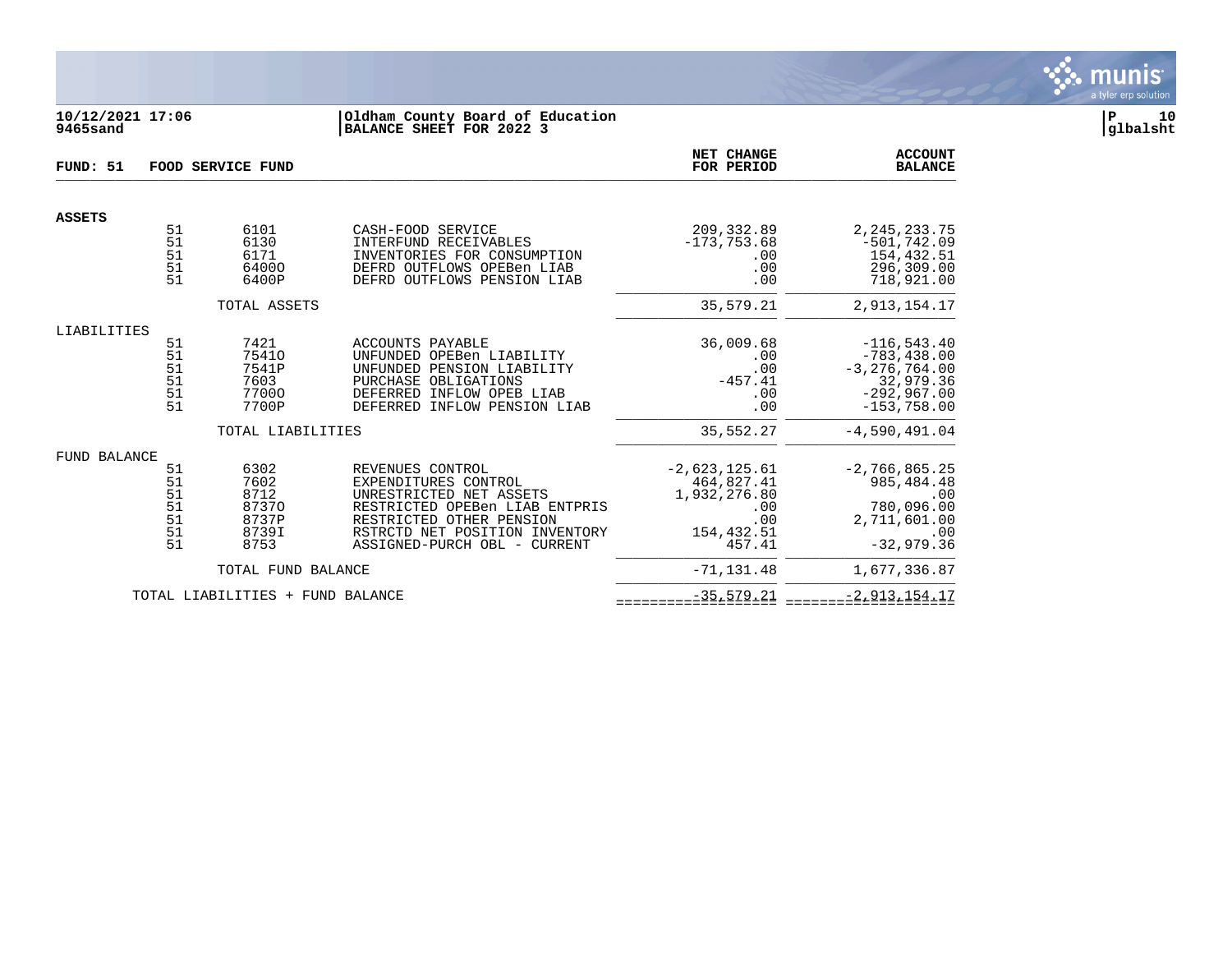

# **10/12/2021 17:06 |Oldham County Board of Education |P 11 9465sand |BALANCE SHEET FOR 2022 3 |glbalsht**

| FUND: 52      |                                        | DAYCARE PROGRAM                                        |                                                                                                                                                                                              | NET CHANGE<br>FOR PERIOD                                                      | <b>ACCOUNT</b><br><b>BALANCE</b>                                                                         |
|---------------|----------------------------------------|--------------------------------------------------------|----------------------------------------------------------------------------------------------------------------------------------------------------------------------------------------------|-------------------------------------------------------------------------------|----------------------------------------------------------------------------------------------------------|
| <b>ASSETS</b> |                                        |                                                        |                                                                                                                                                                                              |                                                                               |                                                                                                          |
|               | 52<br>$\overline{52}$<br>52<br>52      | 6101<br>6130<br>64000<br>6400P                         | CASH-DAYCARE<br>INTERFUND RECEIVABLES<br>DEFRD OUTFLOWS OPEBen LIAB<br>DEFRD OUTFLOWS PENSION LIAB                                                                                           | 152,489.23<br>226.89<br>.00<br>.00                                            | 2,516,244.51<br>.00<br>318,235.00<br>772,117.00                                                          |
|               |                                        | TOTAL ASSETS                                           |                                                                                                                                                                                              | 152,716.12                                                                    | 3,606,596.51                                                                                             |
| LIABILITIES   | 52<br>52<br>52<br>52<br>52             | 75410<br>7541P<br>7603<br>77000<br>7700P               | UNFUNDED OPEBen LIABILITY<br>UNFUNDED PENSION LIABILITY<br>PURCHASE OBLIGATIONS<br>DEFERRED INFLOW OPEB LIAB<br>DEFERRED INFLOW PENSION LIAB                                                 | .00<br>.00<br>$-9,126.68$<br>.00<br>.00                                       | $-841, 409.00$<br>$-3,519,227.00$<br>37,563.31<br>$-314,645.00$<br>$-165, 136.00$                        |
|               |                                        | TOTAL LIABILITIES                                      |                                                                                                                                                                                              | $-9, 126.68$                                                                  | $-4,802,853.69$                                                                                          |
| FUND BALANCE  | 52<br>52<br>52<br>52<br>52<br>52<br>52 | 6302<br>7602<br>8712<br>87370<br>8737P<br>8753<br>8770 | REVENUES CONTROL<br>EXPENDITURES CONTROL<br>UNRESTRICTED NET ASSETS<br>RESTRICTED OPEBen LIAB ENTPRIS<br>RESTRICTED OTHER PENSION<br>ASSIGNED-PURCH OBL - CURRENT<br>UNASSIGNED FUND BALANCE | $-269, 124.30$<br>131,237.60<br>$-14,829.42$<br>.00<br>.00<br>9,126.68<br>.00 | $-2,744,941.33$<br>231,579.27<br>13,296.97<br>837,819.00<br>2,912,246.00<br>$-37,563.31$<br>$-16.179.42$ |
|               |                                        | TOTAL FUND BALANCE                                     |                                                                                                                                                                                              | $-143,589.44$                                                                 | 1,196,257.18                                                                                             |
|               |                                        | TOTAL LIABILITIES + FUND BALANCE                       |                                                                                                                                                                                              | $-152, 716.12$                                                                | $-3,606,596.51$                                                                                          |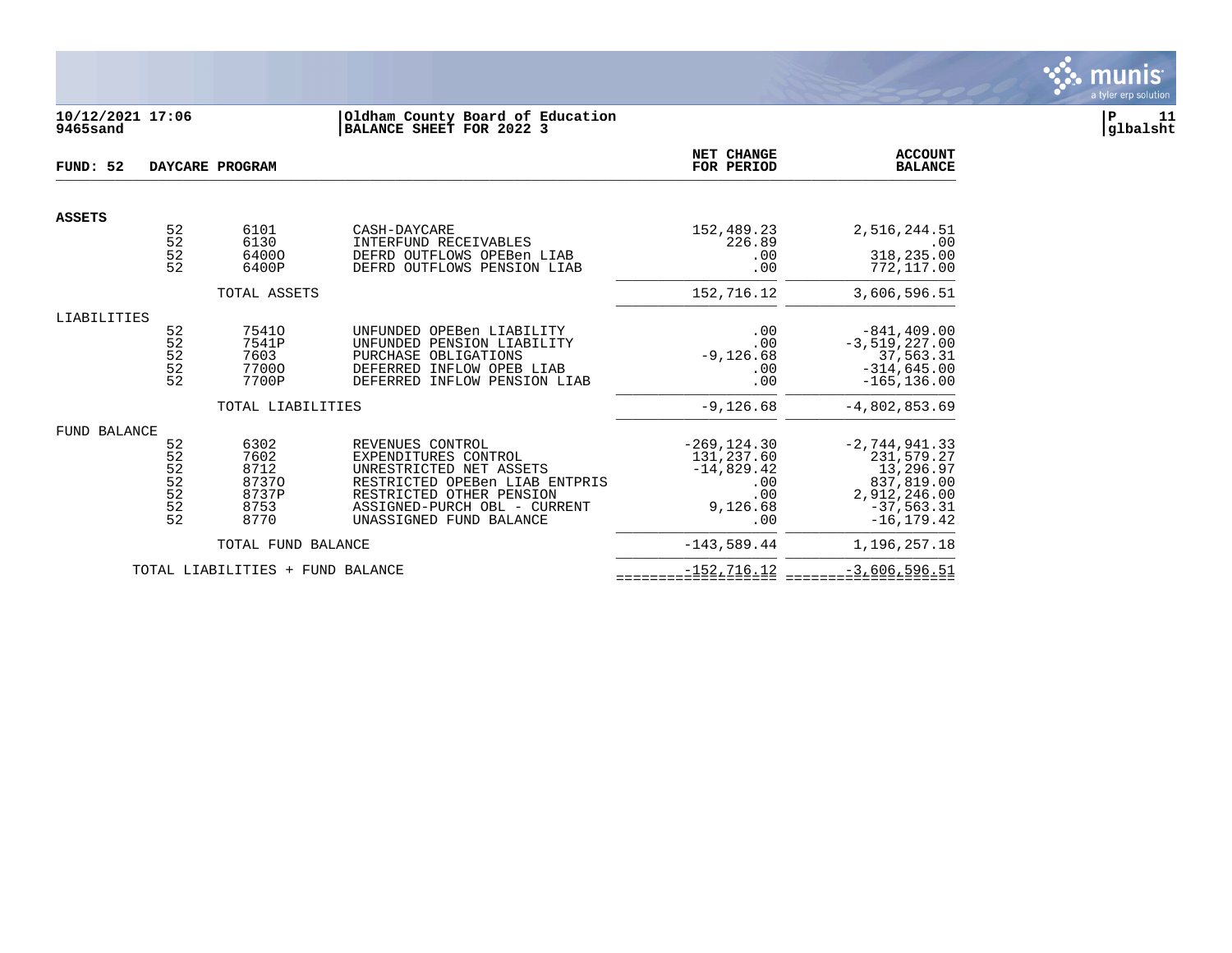

#### **10/12/2021 17:06 |Oldham County Board of Education |P 12 9465sand |BALANCE SHEET FOR 2022 3 |glbalsht**

| FUND: 7000 FIDUCIARY - PENS/INVST/PRIVATE |          |                                  |                                           | NET CHANGE<br>FOR PERIOD | <b>ACCOUNT</b><br><b>BALANCE</b> |
|-------------------------------------------|----------|----------------------------------|-------------------------------------------|--------------------------|----------------------------------|
| <b>ASSETS</b>                             | 70<br>70 | 6101<br>6111                     | CASH-CUNDIFF DONATION<br>INVESTMENTS DULA | .00<br>.00               | 4,931.05<br>.70                  |
|                                           |          | TOTAL ASSETS                     |                                           | .00                      | 4,931.75                         |
| FUND BALANCE                              | 70<br>70 | 6302<br>8737                     | REVENUES CONTROL<br>RESTRICTED - OTHER    | $-4,931.75$<br>4,931.75  | $-4,931.75$<br>.00               |
|                                           |          | TOTAL FUND BALANCE               |                                           | .00                      | $-4,931.75$                      |
|                                           |          | TOTAL LIABILITIES + FUND BALANCE |                                           | .00                      | $-4,931.75$                      |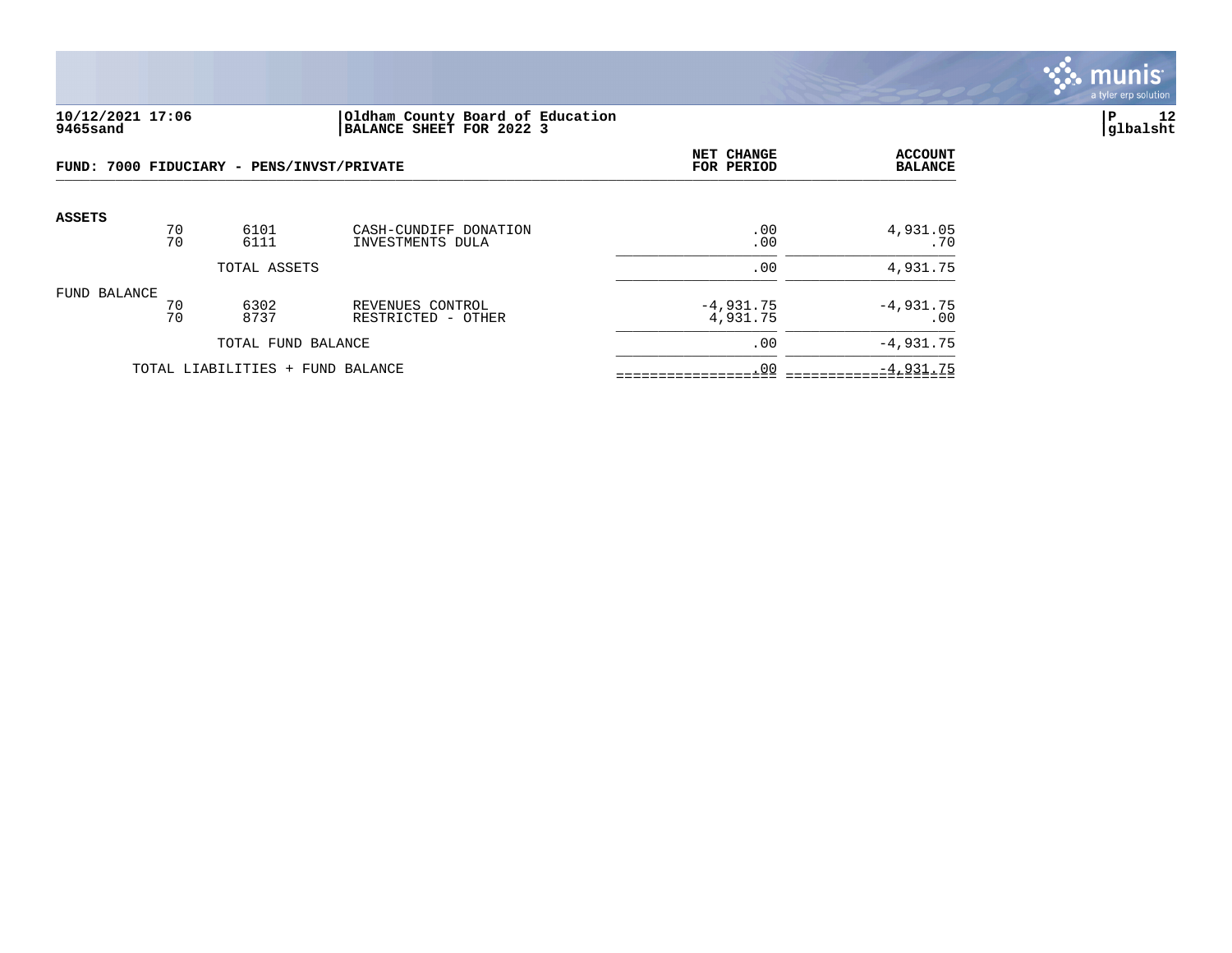

#### **10/12/2021 17:06 |Oldham County Board of Education |P 13 9465sand |BALANCE SHEET FOR 2022 3 |glbalsht**

| FUND: 8                          |                                                                      | GOVERNMENTAL CAPITAL ASSETS                                                                  | <b>NET CHANGE</b><br>FOR PERIOD                                                                                                                                                                                                                                                                              | <b>ACCOUNT</b><br><b>BALANCE</b>                                                 |                                                                                                                                                                                                                         |
|----------------------------------|----------------------------------------------------------------------|----------------------------------------------------------------------------------------------|--------------------------------------------------------------------------------------------------------------------------------------------------------------------------------------------------------------------------------------------------------------------------------------------------------------|----------------------------------------------------------------------------------|-------------------------------------------------------------------------------------------------------------------------------------------------------------------------------------------------------------------------|
| <b>ASSETS</b>                    |                                                                      |                                                                                              |                                                                                                                                                                                                                                                                                                              |                                                                                  |                                                                                                                                                                                                                         |
|                                  | 80<br>80<br>80<br>80<br>80<br>80<br>80<br>80<br>80<br>80<br>80<br>80 | 6201<br>6211<br>6212<br>6221<br>6222<br>6231<br>6232<br>6241<br>6242<br>6251<br>6252<br>6261 | LAND<br>LAND IMPROVEMENTS<br>ACCUM DEPREC-LAND IMPROVMNTS<br>BUILDINGS & BLDG IMPROVEMENTS<br>ACCUM DEPREC-BUILDINGS<br>TECHNOLOGY EOUIPMENT<br>ACCUM DEPREC-TECH EOUIPMENT<br>VEHICLES<br>ACCUM DEPREC-VEHICLES<br>MACHINERY AND EQUIPMENT<br>ACCUM DEPR-MACHINERY & EQUIP<br>CONSTRUCTION WORK IN PROGRESS | .00<br>.00<br>.00<br>.00<br>.00<br>.00<br>.00<br>.00<br>.00<br>.00<br>.00<br>.00 | 12,704,302.00<br>5,266,702.04<br>$-2, 243, 104.68$<br>296,564,082.58<br>$-102,983,460.41$<br>8,335,988.62<br>$-6,328,612.48$<br>18, 454, 130.53<br>$-13,891,816.41$<br>4,870,152.27<br>$-2,672,665.76$<br>16,660,763.31 |
|                                  | 80<br>80                                                             | 6271<br>6272                                                                                 | INFRASTRUCTURE<br>ACCUM DEPREC-INFRASTRUCTURE                                                                                                                                                                                                                                                                | .00<br>.00                                                                       | 2,694,930.74<br>$-1,681,254.91$                                                                                                                                                                                         |
|                                  |                                                                      | TOTAL ASSETS                                                                                 | .00                                                                                                                                                                                                                                                                                                          | 235,750,137.44                                                                   |                                                                                                                                                                                                                         |
| FUND BALANCE                     | 80<br>80                                                             | 7602<br>8710                                                                                 | EXPENDITURES CONTROL<br>INVESTMENT IN GOVERNMTL ASSETS                                                                                                                                                                                                                                                       | .00<br>.00                                                                       | 829,943.61<br>$-236,580,081.05$                                                                                                                                                                                         |
|                                  |                                                                      | TOTAL FUND BALANCE                                                                           | .00                                                                                                                                                                                                                                                                                                          | $-235,750,137.44$                                                                |                                                                                                                                                                                                                         |
| TOTAL LIABILITIES + FUND BALANCE |                                                                      |                                                                                              |                                                                                                                                                                                                                                                                                                              | .00                                                                              | $-235,750,137.44$                                                                                                                                                                                                       |